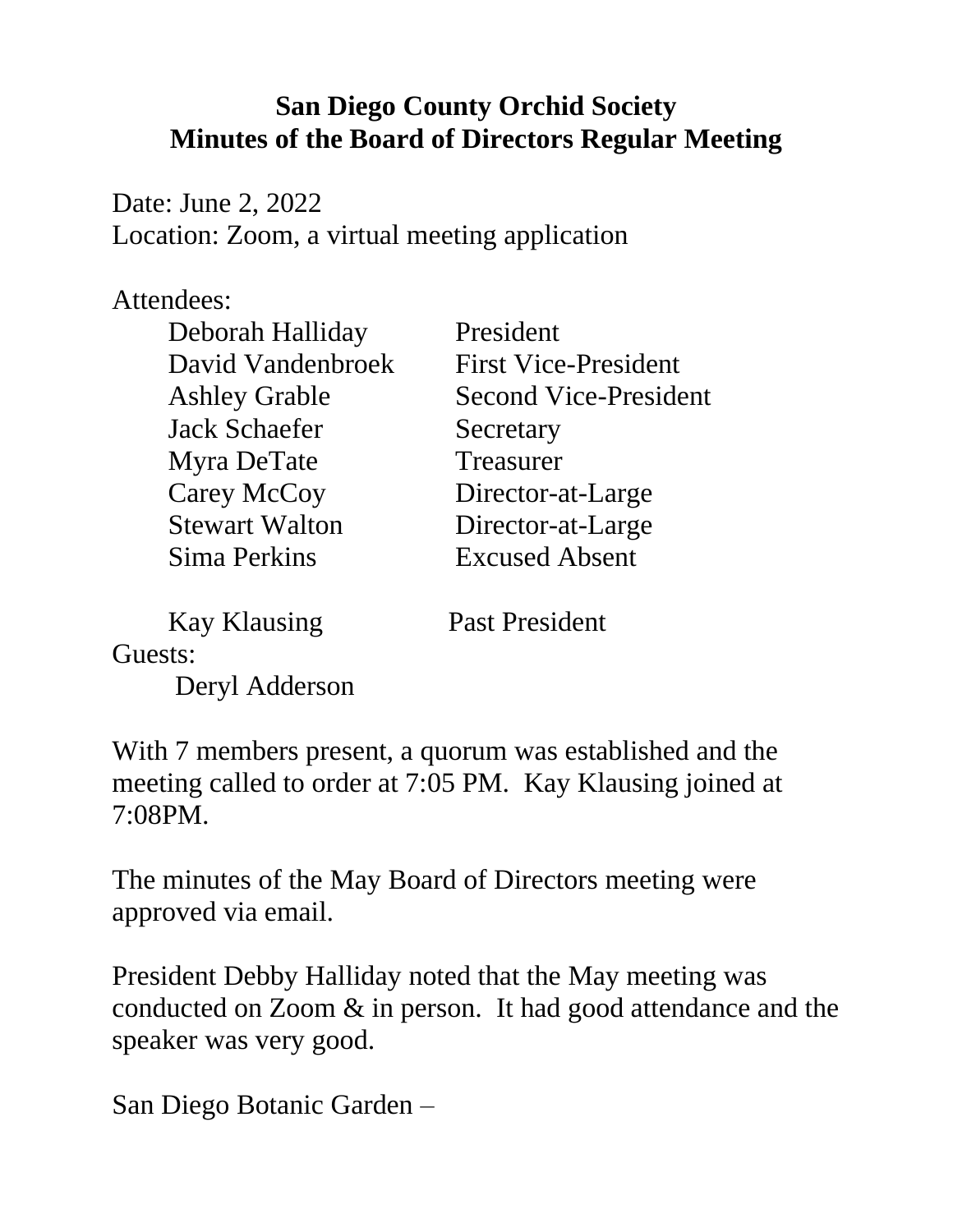Debby commented on the SDBG activities. She noted that Ashley is handling any registration issues.

The SDBG Show ends on Sunday June  $12<sup>th</sup>$ . Debby stated that she will prepare the final pickup lists and Ashley will coordinate the final pickups which are scheduled for Monday June  $13<sup>th</sup>$ .

Also, Debby noted that the member sales weekends and the conservation sales weekend went very well.

Treasurer Myra DeTate presented her financial report for the San Diego Botanic Garden sales activities:

Treasurer's Report(s) -

The Treasurer's report(s) was presented by Myra. Myra first reported on the sales events held at the SDBG.

Myra then presented the Society Treasurer's report.

David moved to accept the Treasurer's report(s). The motion was seconded and passed.

First VP David VandenBroek reported that he is searching for a speaker for July. He commented that he was working with Alex Nadzan of the Palomar Orchid Society to arrange a single speaker to speak at both our meeting on Tuesday night and the Palomar Orchid Society meeting on Wednesday night.

Second VP Ashley Grable reported that she is looking for Culture class speaker for July.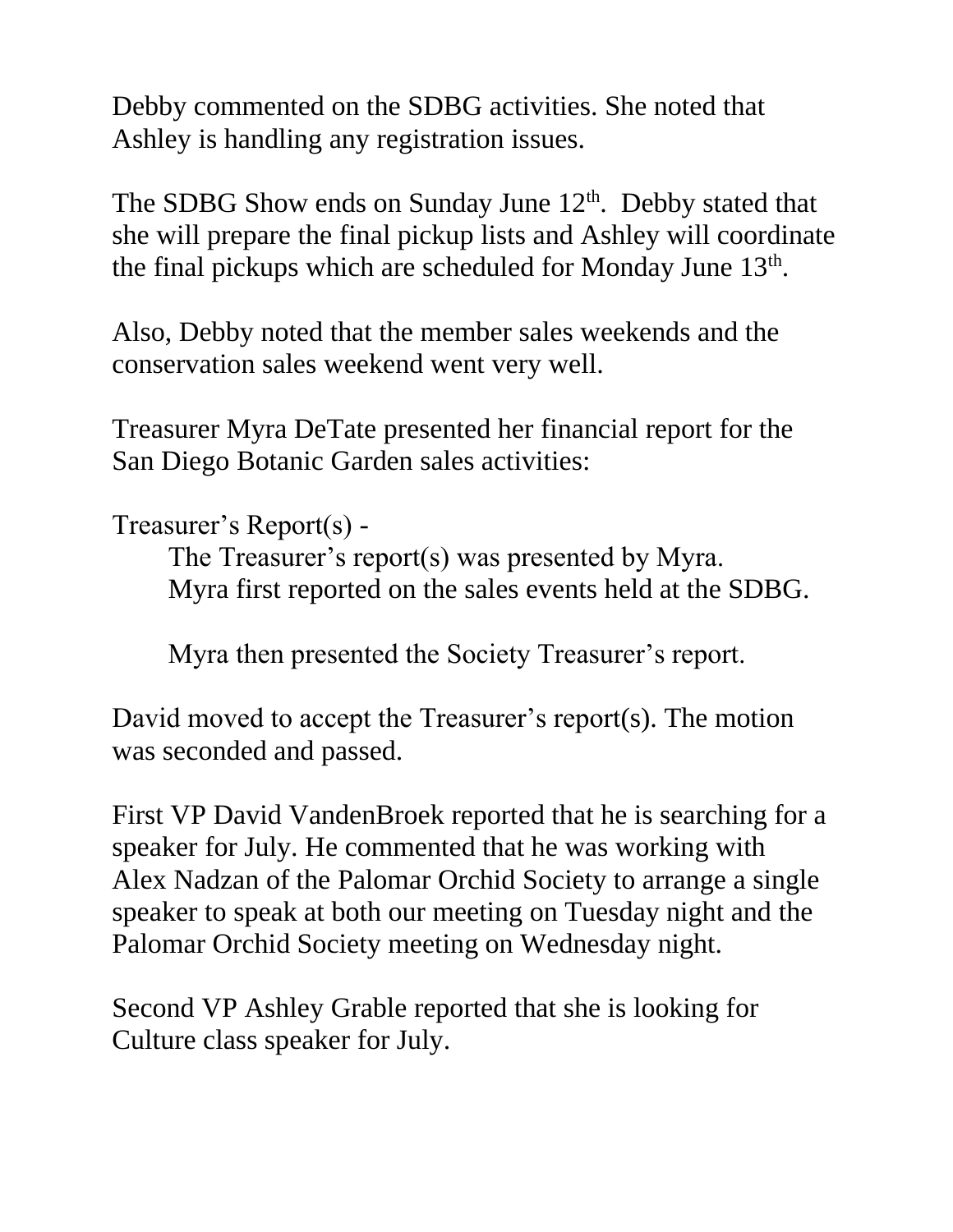Ashley also discussed plans for the June  $11<sup>th</sup>$  Potting Workshop to be held at Ben Machado's home. She asked us to have the signup sheets at the June  $7<sup>th</sup>$  meeting.

It was noted that the June meeting on the 7<sup>th</sup> would be our Awards Banquet as well as holding the election of Board of Directors officers for the 2022/2023 fiscal year.

The board discussed the current Covid\_19 situation. It was decided to proceed with the meeting as scheduled.

Debby stated that there were 14 signups on the Volunteer Sign Up page as of the date of the Board meeting.

The board also asked about the arrangements for the election of Board Officers to be held at the meeting.

Kay Klausing expects to be in Germany for a family function and will not be attending the June 7<sup>th</sup> Meeting so it was suggested that Pam Peters conduct the presentation of the Nominating Committee's slate of candidates and conduct the election.

Secretary Jack Schaefer explained that he had coordinated with Jack DeTate, our A/V person, to conduct the Zoom polling, and with Bob Clark to observe the Zoom polling of the election.

First VP David discussed plans for the Award Banquet food, sodas, cutlery, plates, etc.

It was noted that Ann Tuskes has been asked to present a review of Awards made to Society members.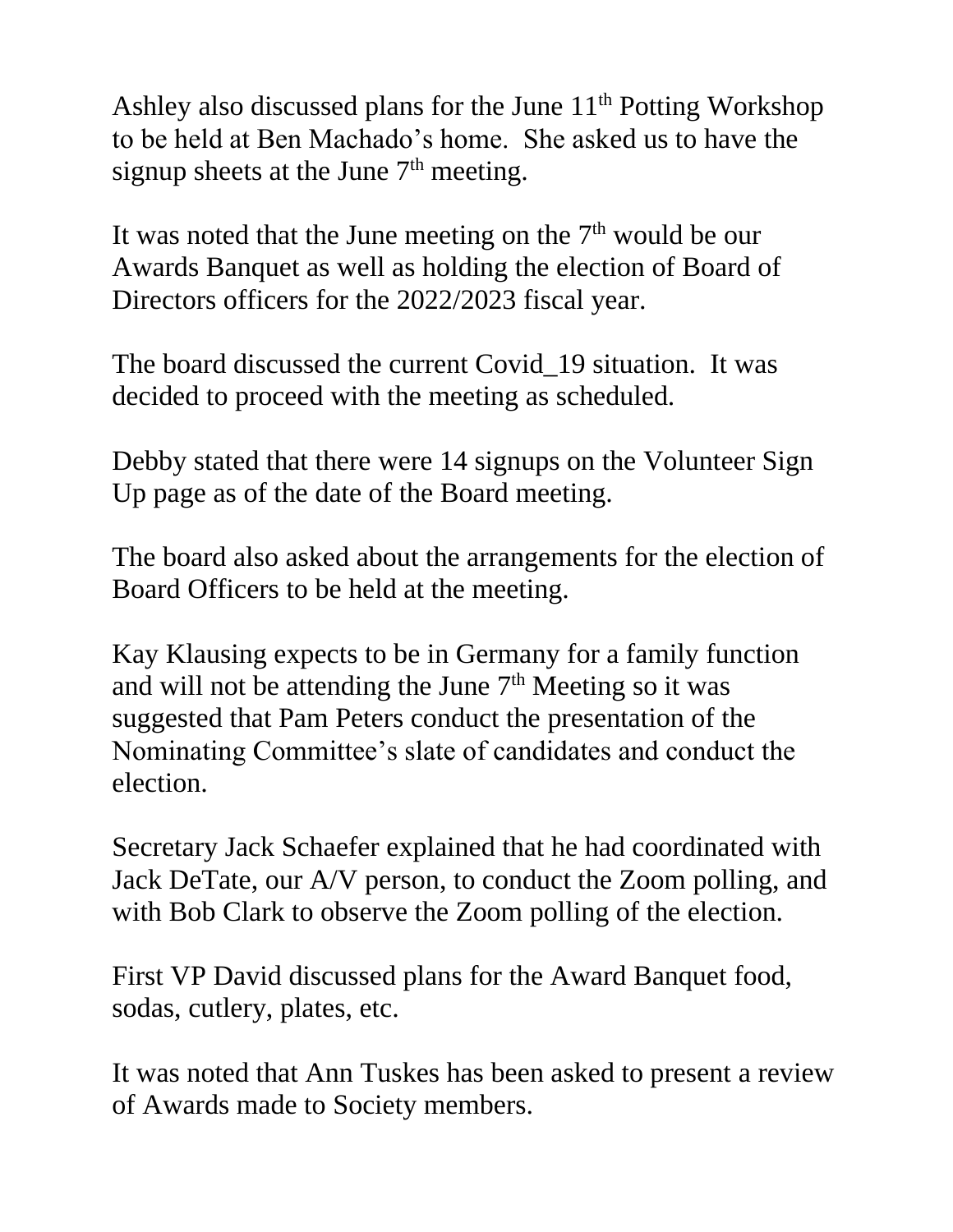Membership for Speakers Topic:

Jack Schaefer reported on his research into the topic of granting a year's membership to speakers at our general meetings.

In summary, the topic was first raised by Stewart Walton in October of 2020.

The following January, the Board discussed the topic again after it was found that granting a free membership to current members would complicate the existing membership payment plans.

At the February meeting, the Board again discussed the topic. A motion was made and seconded to grant a year's membership to all speakers who were not already members of the Society. The motion was passed. It was suggested that the award start when the speaker agreed to present, which usually happens a month before the actual presentation.

The consensus of the current board was to proceed with issuing the one-year memberships. David Vandenbroek would make this a part of his discussion with potential speakers and would notify Bob Clark, membership chair, when a speaker confirmed their participation.

After this discussion, David moved that the society should give 2 volunteer reward coupons to a member who gives a general meeting or culture class presentation. The motion was seconded and passed.